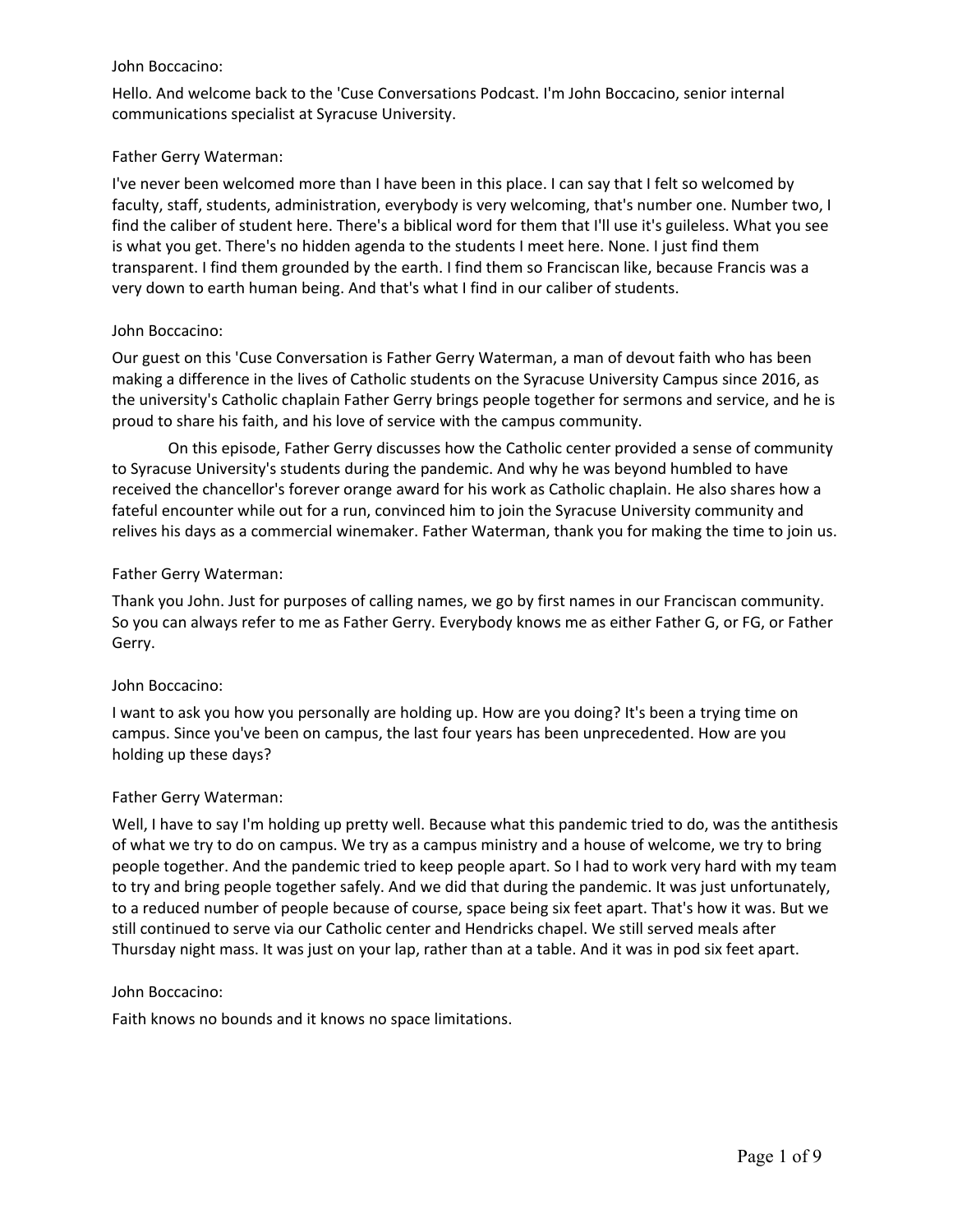### Father Gerry Waterman:

## Correct.

## John Boccacino:

But it must have been a little difficult for you to try to still instill that sense of community, and comradery that the church is known for. How did you go about tackling that project?

## Father Gerry Waterman:

Well, we had the Zoom platform. Okay. Which as you could see was like Hollywood squares. So you had all these groups of people coming together. So there was Bible studies done on Zoom. We had masses done on Zoom. There was... And we didn't only use Zoom, we also used Instagram, and we used YouTube, and we used Facebook. We used every possible social media platform that we could to get people together, besides as the few we could grant get physically together.

## John Boccacino:

When you got into this profession, when you became ordained, did you ever think of a day when you would be using means like social media to try to connect with your faithful?

# Father Gerry Waterman:

Never being an extrovert and a people person, I am energized by people. So having to do this virtually was the greatest difficulty for me. In fact, I'll share a story with you. When the pandemic hit, it was our spring break two years ago, and I happened to be visiting some friends, some graduates of Syracuse, a couple in their home in Phoenix, and then continued on to our Franciscan friary in Boynton Beach, Florida, because it was March, and I could get a little beach time and a little bit of running in the sunshine. And that's when New York state got crippled with the pandemic pretty much.

 of our students on my phone that I soon printed into 11 by 14 pages, and had them taped all around the So my provincial superior said, "Why don't you just stay in Boynton Beach? The students aren't in campus, and you can do virtual masses from there." So this was an experiment for me because all I had was my iPad and my iPhone. And I learned to set this up with the help of some good friends, and started having, offering broadcasting masses. But for me being a people person, it was so hard just to look at a blank screen as I was celebrating mass. So being the people person, I had pictures and photos wall of the chapel. So that as I was celebrating mass, I could see their smiling faces.

 And I got to tell you John, it made the difference for me because looking at a blank phone screen is not the way I want to celebrate a sacrament. It just isn't. So even though the students faces were on paper, and they weren't physically there, I have great memories of them being in the spaces where they were photographed. And those were the images that came to my mind, and warm my heart for me to continue celebrating.

## John Boccacino:

 to modify your messages at all during the pandemic when you were doing it virtually? That's a great example of taking a situation that's not ideal and making the most of it, and making it so you can still see the smiling faces of the people that you're you're talking to, and you're delivering your messages. And when it comes to, we all know that you're passionate about your faith, but did you have

## Father Gerry Waterman: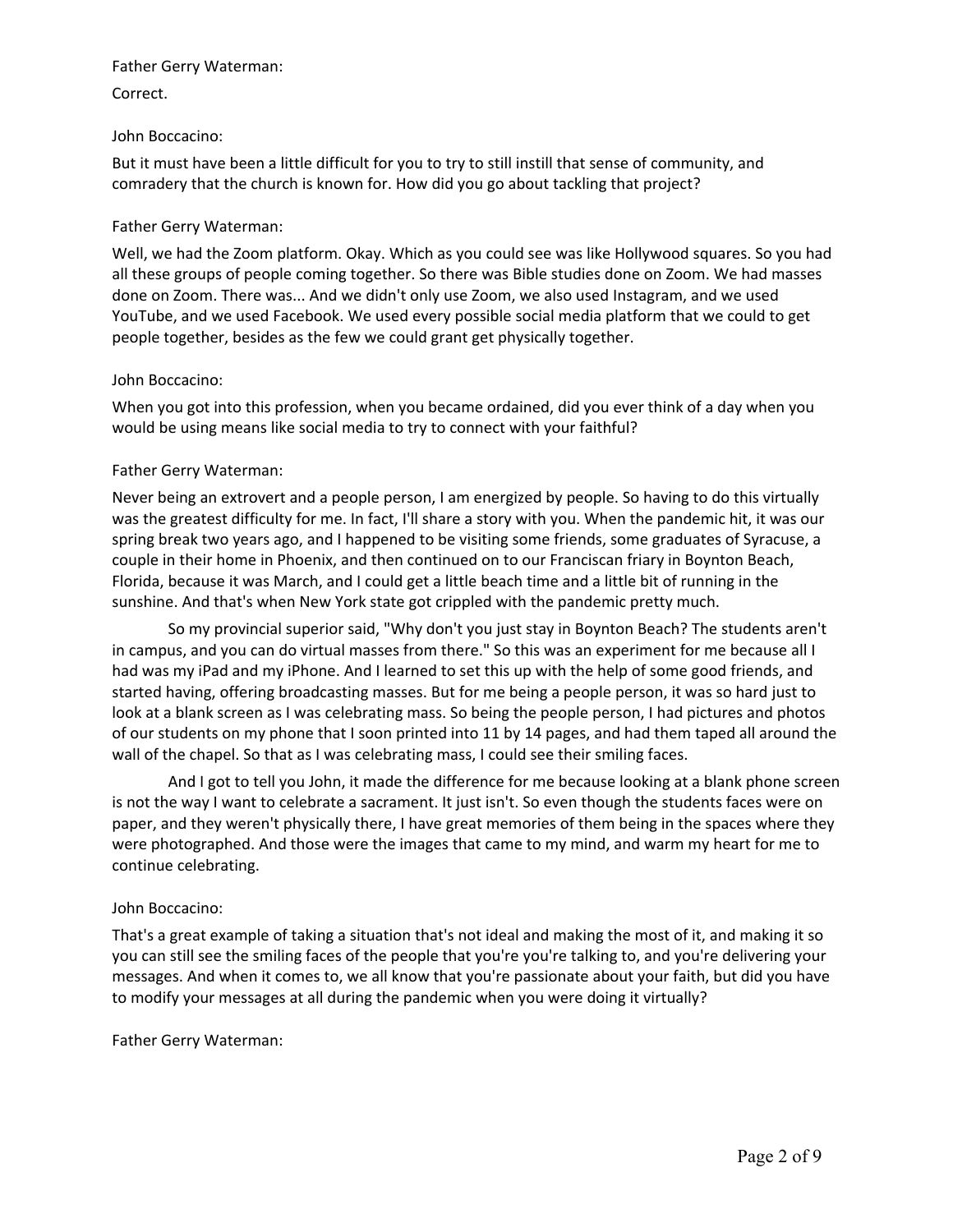Not at all. I was as creative, because I could see their faces and imagined them there. I was as creative with my homilies and messages as I could be. There wasn't a lull in that.

### John Boccacino:

How do you manage to maintain that optimism, the faithful spirit, when there's so much adversity that we're dealing with?

### Father Gerry Waterman:

Well, my faith is nurtured by my relationship with Jesus Christ, and I totally depend on the Holy Spirit to continue to inspire me. And my ministry is relational. So I was able to stay in contact with students, and seeking their faith and having it nourished was my inspiration. Because they weren't going away John. They kept coming, whether virtually or physically, they kept coming. And they wanted to gather in our space here on campus because we have a large enough space for them to socially distance, and still be with each other. Either playing pool, or ping pong, or watching a movie they could do so, even socially, they can do that with distance and safety.

### John Boccacino:

Do you recall what it was like going from purely being virtual, to when we started slowly allowing crowds to come back in small in person gatherings, what was it like watching the tide flow from being solely online to slowly trickling back to in person?

### Father Gerry Waterman:

Well, the unfortunate part was being in person was great, but everybody was masked. And I'm a person who looks at eyes. I rely on facial expressions because I'm that person. So yes, it was there, and yes, it was great to be together and our joy was infectious, but it was still hampered by that mask.

## John Boccacino:

I know it's not you operating in a bubble, you have a support staff that has really stepped up. What can you say about the people you work with that made sure that the people who wanted to pray, the people wanted to seek service did not miss a beat during the pandemic?

## Father Gerry Waterman:

 Well, I will say my staff is fearless. And I'm speaking specifically about a campus minister, whose name is Jeremiah, who is getting married on Saturday and moving on to another profession as a hospital chaplain. He was fearless as well as I, and that fearlessness made students feel comfortable and welcome. And yes, we were masked, but we were always available. That's the key, John. If you're a man of the cloth and you're trying to lead students in the faith and present Christ, you have to be available and ready for them, when they're ready to come to you, that's accompaniment. The word is accompaniment and company means with bread, by the way. So it's comforting. You know what I'm saying?

## John Boccacino:

Well, you definitely get that sense of talking with you, Father Gerry, that you are extremely comforting, that you're extremely warm and welcoming. Is there something, when you look back on your dealings with our students, that really makes you proud of what you are able to offer them, because they're the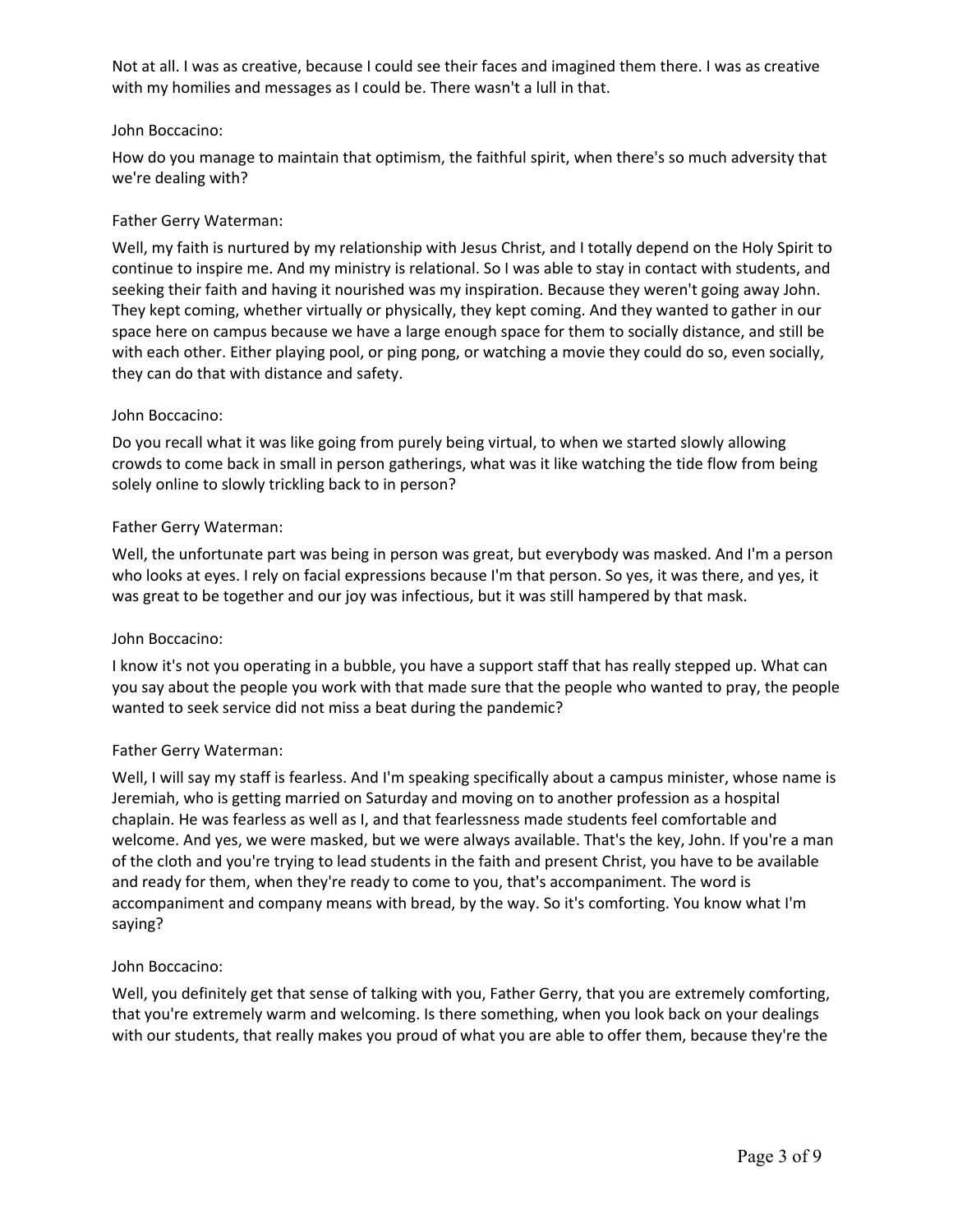ones who have a college experience, unlike any other. They're the ones who are trying to figure out who they are. And they're dealing with this once in a century pandemic, they're dealing with unprecedented social justice movement calls, where the world seems like it's turning on its ear. What makes you proud about how they handled all of the conflict?

# Father Gerry Waterman:

Well, I think they were able to work through all of that in their own lives. And I'm looking, and here's where the pride comes in, I'm looking at some of them going out into their world, and this world is scary sometimes, but as leaders in the faith. They're stepping up in their own respective parish communities, or Catholic communities, wherever they are. That gives me great joy to see that they are blooming where they're planted, because we gave them wings, we gave them wind, we gave them time. And I think we just launched them in a sense, commencement just happened. They left the nest. Some of them are flying pretty high, and pretty far because of what they've gained from the experiences here. A well rounded experience, not only academically, but also spiritually. We have a very spiritual campus.

## John Boccacino:

I love that phrase, bloom where you're planted. If it makes you feel better talking about commencement, that's a phrase you've mentioned. And Mary C Daly, who was our commencement speaker a couple years ago, she's in charge of the federal reserve out in San Francisco. She had that exact same motto, bloom where you're planted. And when it comes to being planted, commencement is a time where students, like you said, they go to wherever they're going to go. They're going to plant their seeds, and they're going to establish and launch themselves. I want to talk about your launch point. How did you get involved in this line of work, and being someone who is a chaplain, who's offering services that comfort, but that also challenge and nurture our students?

# Father Gerry Waterman:

Well, I can tell you, the university chaplaincy began in 2005. I was a very happy parish pastor in Connecticut. And my provincial superior came with a plane ticket and he said, "I need you to go to Elon University in North Carolina, and they're looking for a chaplain and I need you to go look there, because I think you'll be the best person for that job." And I did go down, and what I saw was very, very inspiring for me to see young people, trying to be involved in their faith and wanting to have a part in the development of their faith. And 11 years later, I moved to Syracuse University.

 know if you're a native of Syracuse or not. You certainly know what this winter in Syracuse is like. So 11 years there and doing what I do, I was asked to come here. My predecessor died December 1st 2015 from a heart attack at a very, well, I say a young age, 72 is not old in my book. And my provincial superior was looking for somebody to come and fill this void here. And I guess he went through a number of people before he finally landed on me. And I had some experience in campus ministry, obviously at Elon. And he presented me here. And I really did not want to move north. I don't

 "How do you refuse something you really haven't seen?" Even though I knew about this place, our friars And I would even say even spring sometimes is like, because I saw snow here on May 5th, the last year, the year before. Okay. So I was literally reticent to come here and was praying about it. And I was going to refuse John, to be honest with you, and my spiritual director back in North Carolina said, have been here at Syracuse University since 1999. I knew of it. I knew the challenges and everything else. I really was, I didn't want to come.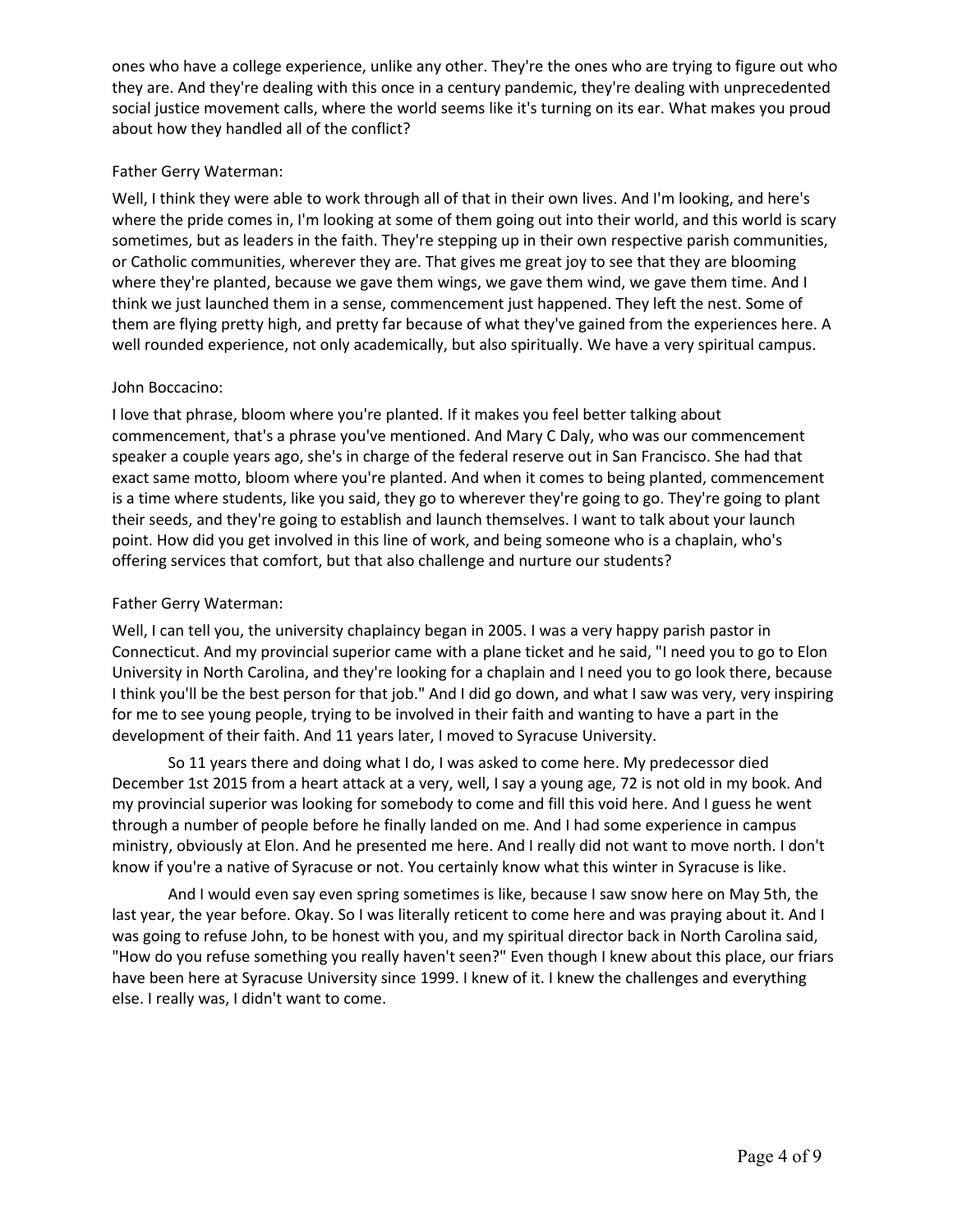And so he said, "Go visit. And then you can say no, if you want to say no." So the last diocesan chaplain who was here is here, still working in the diocese. He was my tour guide, if you will. He set up appointments with me. And the first day that I was here, I had two students who I didn't choose, the campus minister at the time, Maggie Byrne Southwick, I celebrated her marriage. She still works for the university. She had gotten two students to be my tour guides. And both of them were from my parish in Connecticut, go figure. And she didn't know that. That to me was the first sign from God to me.

 all the chaplains. And I was still, "I don't want to move." It was very cold and windy here that April, that I miles, or you go left and it goes to Armory Square, turn around and come back. It's three miles." And then I met the Bishop the first day, I met the Dean of Hendrix Chapel the second day, and was visiting very damp and raining. And so the next, the last day was my interview with Kent Syverud, with the chancellor of the university. And I asked the friars at assumption where I do live, if there was a running route that I could take and not get lost, because I really didn't know the city of Syracuse. I just wanted to go for a 5k somewhere. And they said, "Yeah, just go down Spencer street, you'll hit the Creek walk. If you take a right you'll run to Onondaga lake, turn around and come back and that's three

So I chose to go left towards Armory Square. And I'm praying to God the whole time, if this is really where you want me to be, you need to give me a sign. And again, that was my prayer. And I was on a little bridge, right adjacent to the Onondaga Creek. Interstate 690 was above me. And I looked to my left, and there was an open storm drain, and then an iron covered storm drain. And I looked at the iron plate covering the storm drain. And there stamped in the iron was the initials, WATERMAN. And I said, "No, that has to say water main, that's not Waterman." And John, it was my name stamped there.

 And under that is the year 55, which is the year of my birth. I had tears coming down my eyes because And if that wasn't enough, right underneath is a number 84, which is the year I was ordained. when you ask God for a sign and you get that sign, it is very humbling and very emotional. The sign is now framed, the picture is framed. I've taken a picture of it. It is framed on my wall. As a reminder, here in my office at Syracuse University Catholic Center that God chose me to be here. I didn't choose.

#### John Boccacino:

We all think we have some control over our lives, and you weren't going to come to Syracuse.

#### Father Gerry Waterman:

I'm laughing out loud.

#### John Boccacino:

You weren't thinking to come into Syracuse, even though I love the fact that it wasn't like you were a stranger to the cold weather growing up in New England. I mean, we just have more of the snow here than you guys probably did back in your hometown.

Father Gerry Waterman:

And dreariness.

## John Boccacino:

Well, as Jim Boeheim likes to say, "Syracuse is like Hawaii, six months out of the year. We just don't talk about the other six months out of the year."

## Father Gerry Waterman: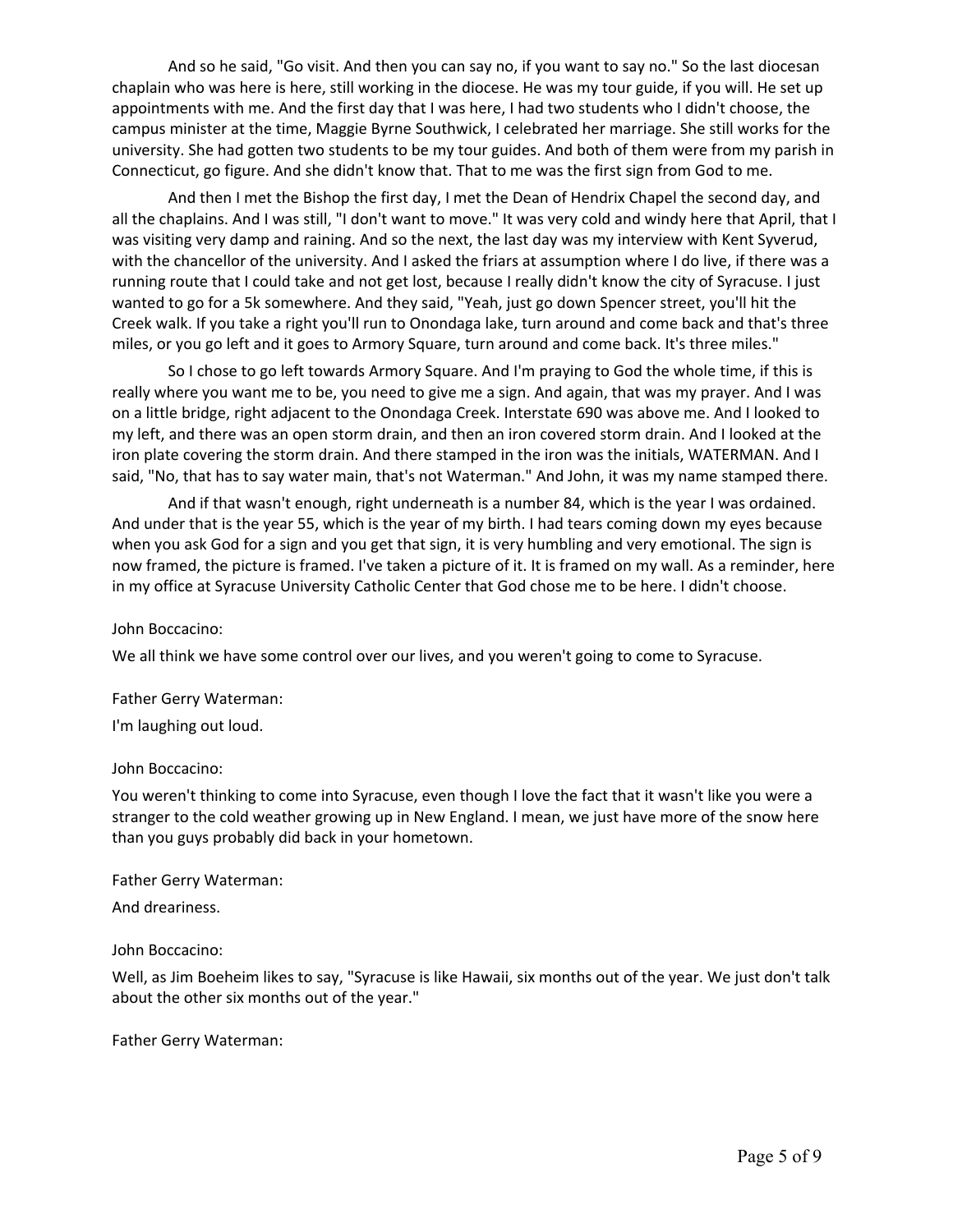True enough. I agree. I mean, who doesn't love Syracuse in the spring, and the fall, and summer?

#### John Boccacino:

Oh, no doubt. The sun is shining and people are... We appreciate it more having been through the doldrums.

### Father Gerry Waterman:

There's the key. We appreciate it more. I talk about the sun when it comes out to my friends in North Carolina. They say, "Why are you talking about the sun?" Because we don't see it that often, and we're grateful when it shows.

### John Boccacino:

You have served as the Catholic chaplain, since 2016, August of 16 is when you took over leading both the Syracuse University, and the SUNY ESF communities. What is it about the Syracuse University and SUNY ESF students, and the community that has made it so rewarding for you to work with?

## Father Gerry Waterman:

Well, I've never been welcomed more than I have been in this place. I can say that's number one. I felt so welcomed by faculty, staff, students, administration, everybody is very welcoming, that's number one. Number two, I find the caliber of student here. There's a biblical word for them that I'll use, it's guileless. What you see is what you get. There's no hidden agenda to the students I meet here. None. I just find them transparent. I find them grounded by the earth.

I find them so Franciscan like, because Francis was a very down to earth human being. And that's what I find in our caliber of students. They are very, they'll say anything to me John, which is what I appreciate. There's no, oh, you're a Father. You can't hear that. Who they are is who I see. And I love that. I love that transparency, because that's what God sees. And that's how God created them to be. There's no such thing as a facade with God, God sees.

## John Boccacino:

It's no surprise that recently you were honored by chancellor Syverud, and the Syracuse University community with the chancellor's forever orange award. It's an award that's conferred on students, faculty, or staff who quote "by virtue of extraordinary hard work, good values and commitments excellence, embody the best of Syracuse University." It's an outstanding honor. It's well deserved. How did you feel about that? I know that it can be a little tough to have humility, and have an award kind of thrown at you. Were you surprised by that?

## Father Gerry Waterman:

Surprised, shocked and utterly humbled. I said this to the chancellor, as he handed me this award on the stage on April 22nd of Hendricks Chapel, I said, "Every Sunday I celebrate mass. I preside on this stage. I make Jesus present for the students here, and I speak about the gospel here on this stage." I said, "My knees never, ever shake. Today, receiving this. My knees were wobbling." Because I didn't want to be there. I don't. When chancellor told me that I needed to be present at this ceremony on April 20, I said "Why?" He said, "Because you're receiving an award." I said, "I don't want an award." He goes, "That's why you're getting this award. I knew you don't want it." Yeah. Very humble, very humbling.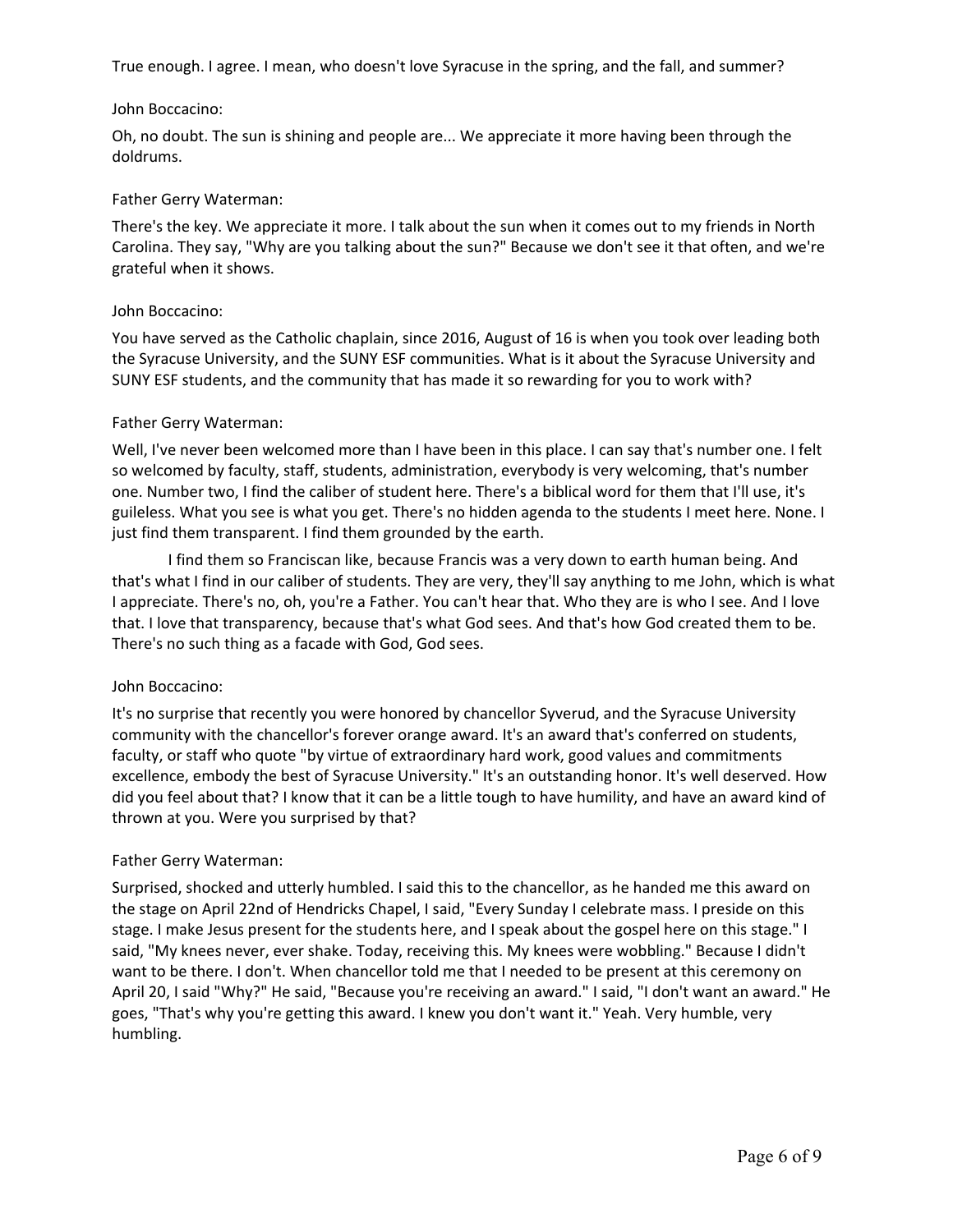### John Boccacino:

If you can allow yourself to brag a little bit, I know you're very modest, but what do you think it is about your service? What do you think it is about what you provide to this campus community that made you worthy of getting this award?

## Father Gerry Waterman:

Well, I think you already know. I love people. And I don't care who it is. I tell the students, "Study hard in school because what you learn is very important, and can take you to great places." I said, "But don't miss an opportunity to meet another human being, talk to the people who clean your hallways and your toilets, get to know who they are. They're providing a service to you. They're the salt of the earth." So for me, I want to know the names of the people who are cutting the grass, or planting the flowers, or putting the ice melt on the roadways and the walkway. I want to know who they are. I want to offer them coffee, or something to eat because that's who I am. I'm a Franciscan. I want to bring people together all the time.

# John Boccacino:

The sacrament is obviously incredibly sacred, and wine is a critical part of the sacrament. I'm going to take a left turn here, but our audience might not know, you have some experience as a commercial winemaker, which I found fascinating. Explain that for us.

# Father Gerry Waterman:

 my grandfather's homemade wine. So I learned to appreciate the wine at a young age. And very seldom I do. I do. Well, I can explain this part first. I was five years old growing up in an Italian household, four families including my maternal grandparents, and my grandfather made wine every year. And of all the grandchildren, he asked me at five years old to help him in the basement. Okay, where he made the wine. And so from five or six years old, you remember those jelly jars that used to come. They were cartoon characters about a quarter of the way filled at my dinner table every night, was that little bit of would I ever abuse it as a high school student?

 grapes." He goes, "Yeah, I have a vineyard in the back of my house." She said, "We're picking actually,." Because I appreciated it, and liked it too much to abuse it. And I was teaching a college seminary in outside of Springfield, Massachusetts. We used to help out at the local parish, and there was a man who was a lector and he threw me a bunch of grapes in a bag. And I said, "These are wine It was early fall. He said, "we're picking if you want to join us." So I went that following Saturday and picked some chancellor wine grapes, red chancellor grapes. And I made about 10 gallons of wine with it, that we serve at our table at the seminary. Okay.

And eventually. Every year we have what is called, it was the garden party. It was our annual fundraiser. And the guy in charge of that, one of our friar my confer said, "Would you be willing to do a wine tasting booth?" And I said, "It's a lot of work." I had a whole year, I said, "It's a lot of work, but I think I can." And so I made 190 bottles of nine varieties of wines, including fruit wines. So loganberry, and apple, and besides grape and I made my own labels and glued them on with an elmer's glue and corked them myself with a hand corking device.

 And it was really a labor of love John, I'll be very honest with you. And in a matter of an hour and a half, I was completely sold out. And my provincial superior at the time came and said, "We need to go into the wine business." And I said, "Oh yeah, sure." I humored him for a second. The following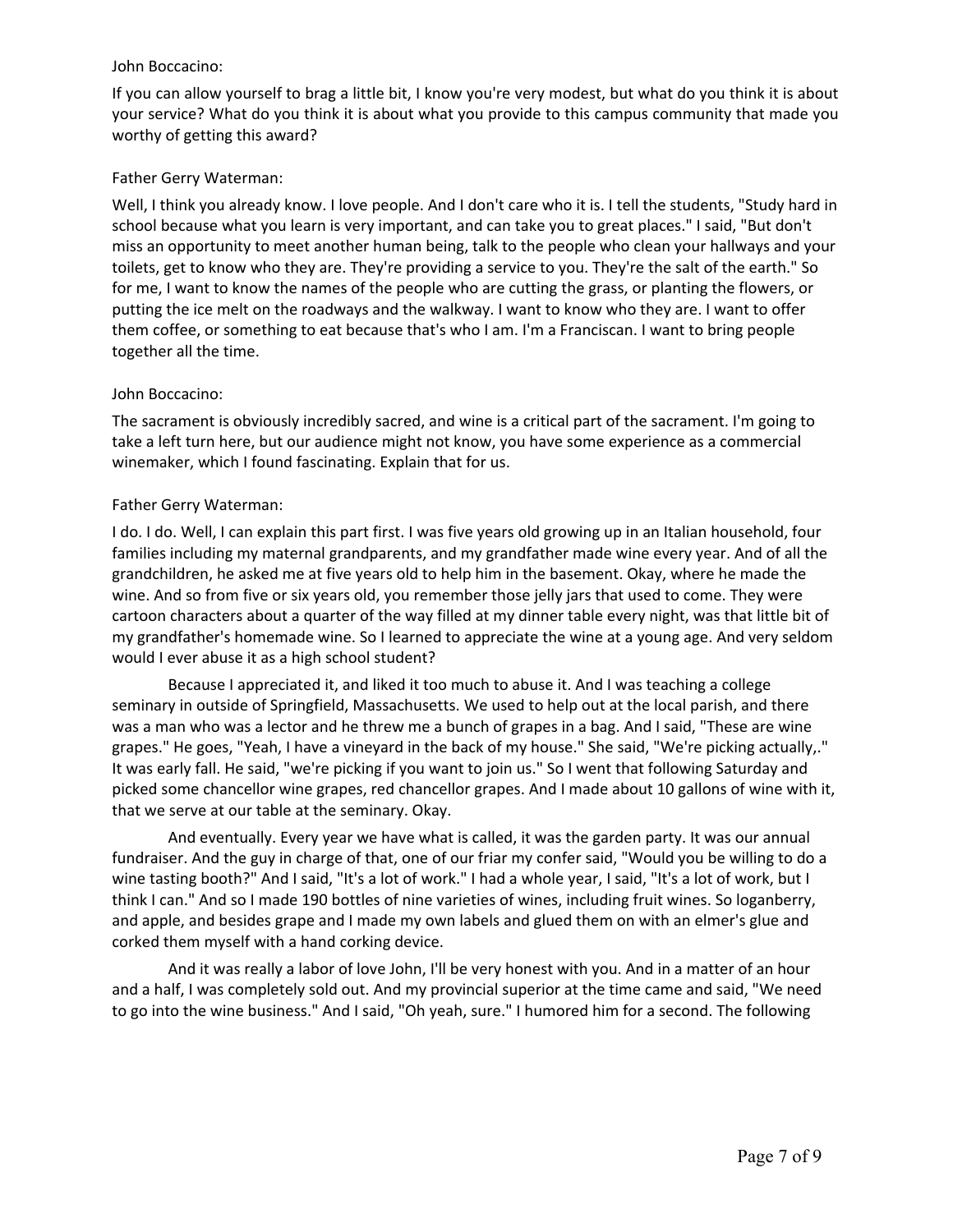summer. No, not a following, it was a few months later, he calls me and he said, "Have you looked into the wine business?" I said, "You're kidding me, Mark." He goes, "No, I really want you to look."

 really think it was one of the greatest things I've ever done. Talk about people person in a tasting room So being born and raised in Connecticut, I knew of a winery home, a family owned winery in Connecticut, and I inquired. I went for a visit and inquired and I ended up working with them hand in hand on our conventional Franciscan wines and wine labels. And we were in business for five years. I to see a Franciscan in a habit, pouring wine and talking about it, like it's your best friend.

### John Boccacino:

I think we need to bring this back. I mean, the Finger Lakes is not that far from here. We're a great growing wine growing region. I think we should make this happen again Father Gerry?

## Father Gerry Waterman:

John, wine is a passion for me, but I know how labor intensive it is. And I also know that I couldn't do the two jobs of being a chaplain here, and being a winemaker at the Finger Lakes. I couldn't do it as much as I... Again, I tell you I still have a passion for wine. I collect wine, and I enjoy wine. And I will talk about wine. In fact, a year ago, I had a grad student Bible study that we called theology in the vineyard.

 production. So a lot of fun, there's always fun in wine. And they say in vino veritas, in wine there is And part of the talking about scripture was wine tasting. It was just part of the experience. And I would share a particular grape, and different levels of production of that grape, and quality of that truth. I say in wine, there is actually love because it brings people together.

### John Boccacino:

Inquiring minds want to know what was your favorite wine to make, and what is your favorite wine to consume?

## Father Gerry Waterman:

I'll start with the consume part first. My favorite wine to consume is a wine made in the South of France. And it is very, very religious, if you will. It's called chateauneuf-du-Pape. And the name translates new house of the Pope. When the papacy was forced to move to Avignon France, the grape growers, just above that palace of the Pope decided they would be the winemakers. Originally 13 grapes had to go into this wine, and of course, 13 grapes coming together and waiting for them to marry, it took at least five years in a bottle before that could happen.

 really still, I don't do it anymore, but I really enjoyed making elderberry wine. So an aged chateauneuf-du-Pape was probably the best thing you've ever put in your mouth. And I really think it's so complex because of that blending of grapes. It's really a fantastic wine. The one I like to make, believe it or not is elderberry wine, because it's very unique, very unique. And my uncle who lived in our maternal grandparents' house when I was growing up, he used to make dandelion wine. So I appreciate the grassroots of herbal and fruit, non grape wine. It was always a challenge and I

## John Boccacino:

You mentioned being unique. I think that you are a unique talent to have here on the Syracuse University Campus, as the chaplain of the Syracuse University Catholic Center, you have just such a warm and inspiring personality. It's been great to get to tell your story here on the podcast. I hope that you have a lot of sun filled days this summer, and get a chance to really kick back and relax a little bit,